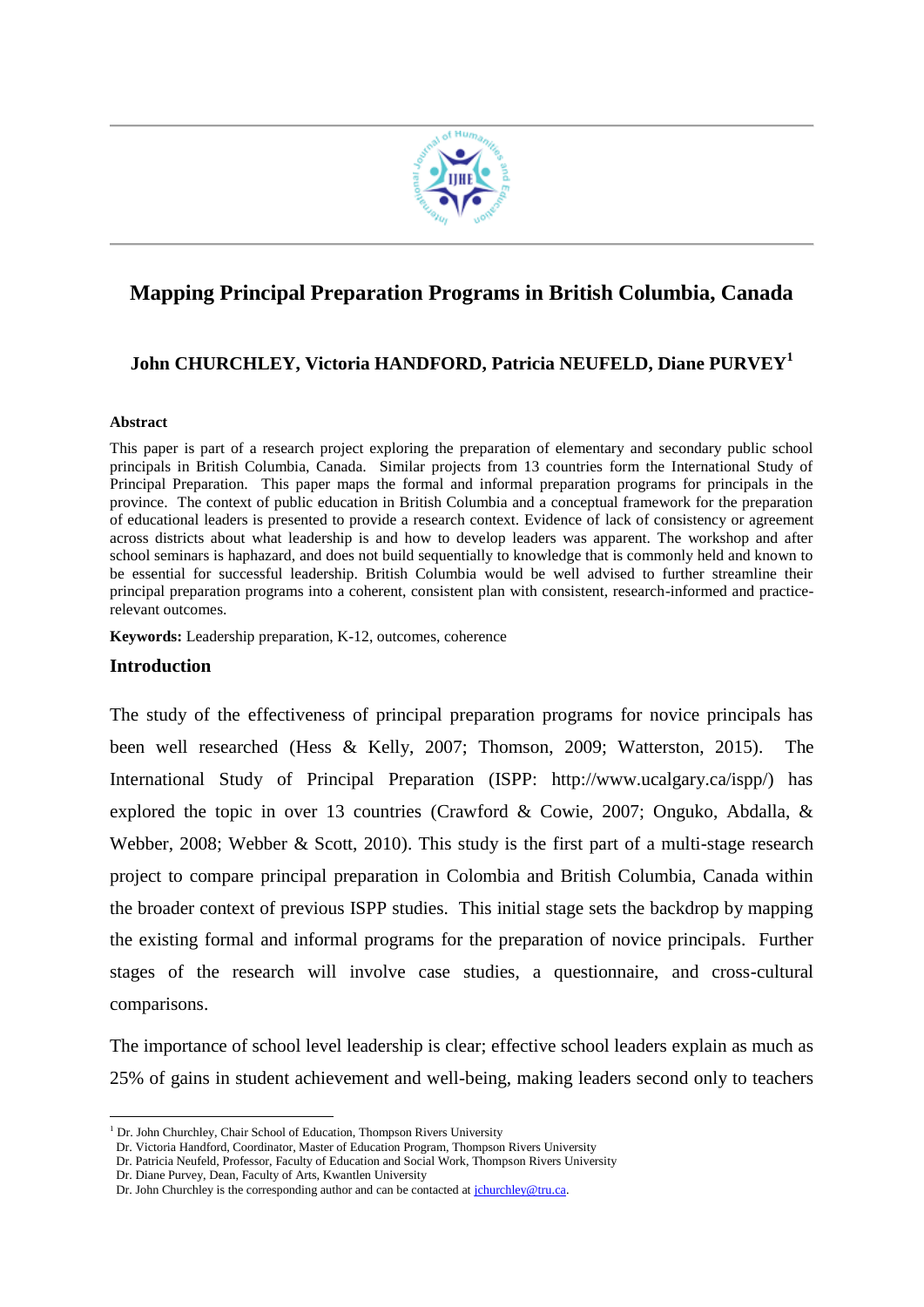themselves in factors that result in improvement in these areas in schools (Leithwood & Seashore Louis, 2012, p. 3). In order to ensure school leaders are ready to lead and influence a school environment, identifying how to develop school leaders is important and timely.

This paper maps the types of leadership development programs that are available for principals and vice-principals in British Columbia, Canada. It is a continuing of the International Study of Principal Preparation area of research, identifying the current similarities and differences in the programs. In British Columbia, as in many jurisdictions, common elements of school leadership enable system coherence. School leadership preparation programs ideally have some common elements, creating an environment where the provincial system can develop new policies and curriculum with a reasonable understanding that most or all of the province has similar, not identical, understandings of leadership in schools. It is more than common Standards of Practice. It is a shared leadership literacy, where the majority share similar languages of practice.

This article does not explore the theoretical foundations of each of these programs. However, it is worthwhile to briefly explore one educational leadership model that has provided the foundation for at least one program as an example. It addresses these questions:

- 1. What are the similarities and differences in leadership development programs in British Columbia?
- 2. Are there areas that are well developed or areas where more focus and commonality would be helpful?

#### **What is a form of Effective Leadership? What are Effective Leadership Programs?**

A leadership model that has been shown to be sustainable, flexible, easily understood and gets results is transformational leadership (Leithwood & Jantzi, 2000). It is used extensively in the graduate courses that are associated with one school district leadership preparation program located in the interior of the province (Neufeld, Purvey, Handford, & Churchley, 2015). Leithwood and his colleagues have spent more than 30 years articulating leadership, in an ever-increasingly detailed manner, using the work of Burns and Bass to discover what components of transformational leadership are relevant to the work of school leaders, and what actions or behaviours an exemplary leader demonstrates that matter in school leadership (Leithwood & Jantzi, 2005). In broad categories, the research shows that Setting Direction, Motivating and Developing People, Re-designing the Organization and Improving the Instructional Program are central to effective school leadership. These categories encompass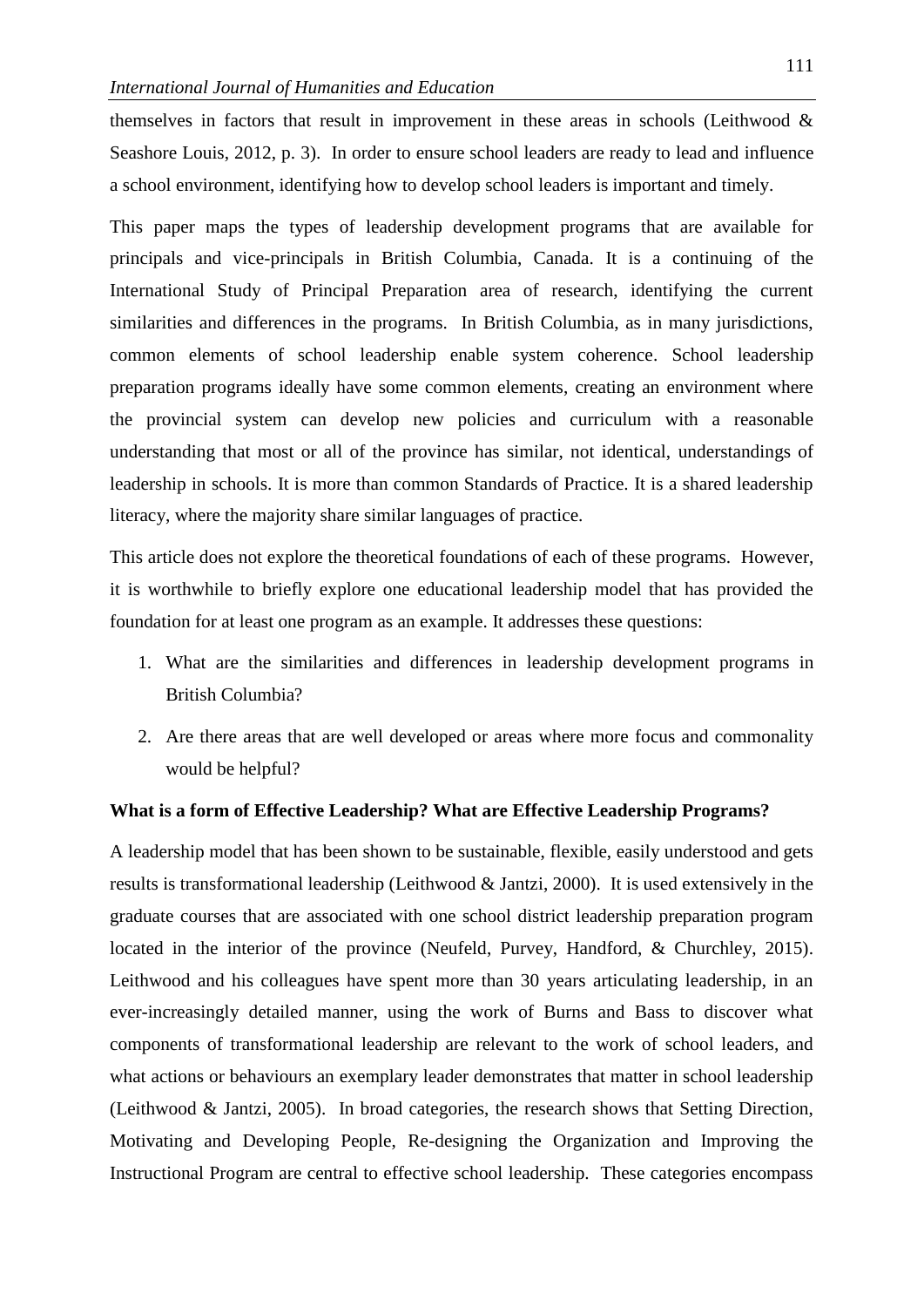virtually all leadership functions, and provide the leader with a way of understanding the purpose of the leadership moment, which further refines practice.

Davis and Darling-Hammond (2012) identified that school principal effectiveness points to several specific abilities that include the principal's ability to:

- Influence teacher feelings of efficacy, motivation and satisfaction
- Establish the organizational and cultural conditions that foster a positive environment for teaching and learning
- Promote professional collaboration
- Promote and support the instructional abilities and professional development of teachers
- Focus resources and organizational systems toward the development, support and assessment of teaching and learning, and
- Enlist the involvement and support of parents and community stakeholders.

These principal abilities then become the content and instructional focus in what are identified by Davis and Darling-Hammond as exemplary leadership programs<sup>1</sup>. The following features were identified as common to all five programs:

- Clear focus and values about leadership and learning around which the program is coherently organized
- Standards-based curriculum emphasizing instructional leadership, organizational development, and change management
- Field-based internships with skilled supervision
- Cohort groups that create opportunities for collaboration and teamwork in practiceoriented situations
- Active instructional strategies that link theory and practice, such as problem based learning
- Rigorous recruitment and selection of both candidates and faculty, and
- Strong partnerships with schools and districts to support quality field-based learning. (see Table 1 below).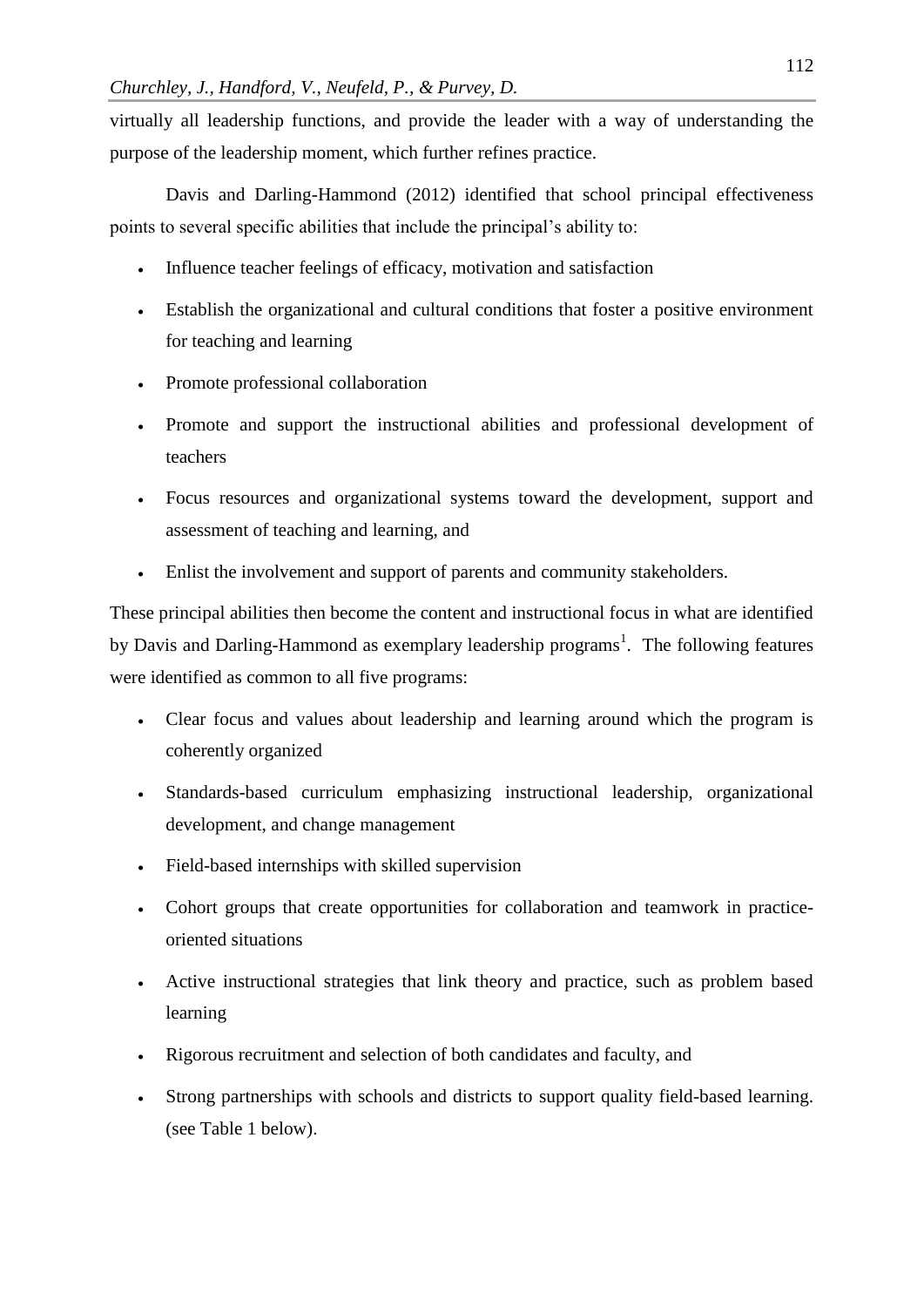In the Table below, these three approaches are combined to show the alignment of transformational leadership model with the work in effective principals and leadership education. The broad leadership components as described by Leithwood and Riehl (2005) are the headers, in bold, in the header. Below the appropriate header the specific school principal abilities identified by Davis and Darling-Hammond appear *in italics*. Beneath the specific school principal abilities the components of an effective school leadership program are in **underlined and in bold**.

| Table 1. Transformational Leadership, Effective School Principals, Effective Leadership |  |
|-----------------------------------------------------------------------------------------|--|
| <b>Programs</b>                                                                         |  |

| <b>Setting Direction</b>                                                                                            | <b>Motivating and</b><br><b>Developing People</b>                                                                                                                                                                                                                                    | Re-designing the<br>Organization                                                                                                  | <b>Improving the</b><br><b>Instructional</b><br>Program                                                                                 |
|---------------------------------------------------------------------------------------------------------------------|--------------------------------------------------------------------------------------------------------------------------------------------------------------------------------------------------------------------------------------------------------------------------------------|-----------------------------------------------------------------------------------------------------------------------------------|-----------------------------------------------------------------------------------------------------------------------------------------|
| Enlist the involvement<br>and support of parents<br>and community<br>stakeholders                                   | Influence teacher<br>feelings of efficacy,<br>motivation and<br>satisfaction                                                                                                                                                                                                         | Establish the<br>organizational and<br>cultural conditions that<br>foster a positive<br>environment for teaching<br>and learning  | Focus resources and<br>organizational<br>systems toward the<br>development,<br>support and<br>assessment of<br>teaching and<br>learning |
| Clear focus and values<br>about leadership and<br>learning around which<br>the program is<br>coherently organized   | Promote professional<br>collaboration                                                                                                                                                                                                                                                | Promote professional<br>collaboration                                                                                             | Enlist the<br>involvement and<br>support of parents<br>and community<br>stakeholders                                                    |
| Strong partnerships<br>with schools and<br>districts to support<br>quality field-based<br>learning                  | Enlist the involvement<br>and support of parents<br>and community<br>stakeholders                                                                                                                                                                                                    | Focus resources and<br>organizational systems<br>toward the development,<br>support and assessment of<br>teaching and learning    |                                                                                                                                         |
| Rigorous recruitment<br>and selection of both<br>candidates and faculty                                             | Promote and support the<br>instructional abilities and<br>professional<br>development of teachers                                                                                                                                                                                    | Enlist the involvement<br>and support of parents and<br>community stakeholders                                                    |                                                                                                                                         |
| Cohort groups that<br>create opportunities for<br>collaboration and<br>teamwork in practice-<br>oriented situations | Active instructional<br>strategies that link theory<br>and practice, such as<br>problem based learning<br>Field-based internships<br>with skilled supervision<br>Cohort groups that create<br>opportunities for<br>collaboration and<br>teamwork in practice-<br>oriented situations | Standards-based<br>curriculum emphasizing<br>instructional leadership,<br>organizational<br>development, and change<br>management |                                                                                                                                         |

Note that all of the specific school principal abilities fit easily within the leadership dimensions identified by Leithwood and Riehl (2005). Similarly, by placing the details of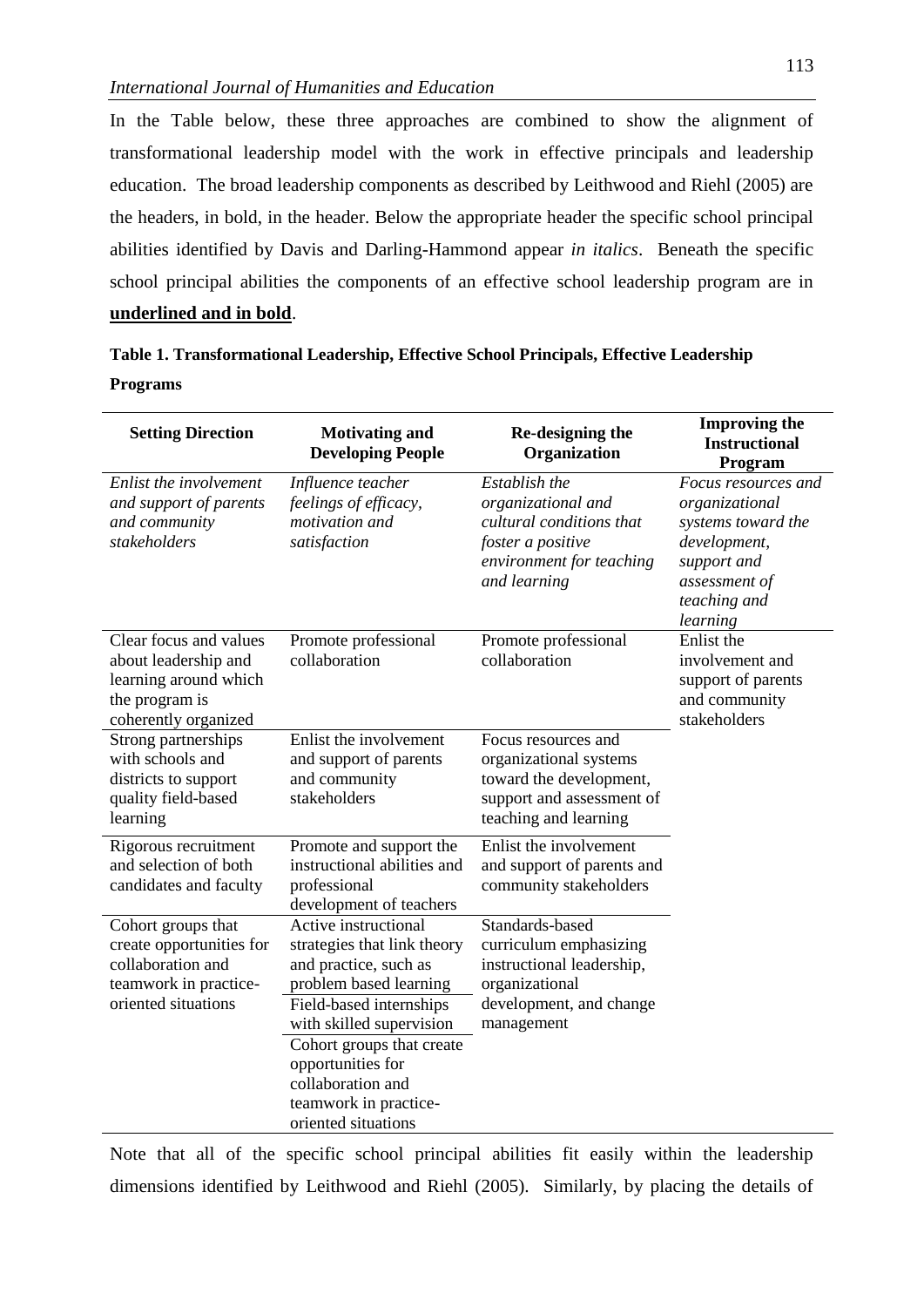principal effectiveness and exemplary leadership programs into these four categories the issue of what is essential in effective leadership programs becomes clearer.

#### *Understandings of Interculturalization and Diversity*

In addition to the foundations of educational leadership that might be necessary in principal preparation programs, foundational learning about a diverse society is also important. Only recently have we considered that flexible and adaptive learning environments are necessary to accommodate the diverse needs of all learners; and that the diverse needs reflect the growing diversity in our province and country (Ghosh & Abdi, 2013). Approximately 20% of the Canadian population reports a first language other than English and more than 200 languages are spoken in Canadian schools (Statistics Canada, 2016). While the impact of English Language Learners and language acquisition has a significant impact on the learning needs within the school setting; additional challenges impact our schools. Pfeifle (2009) suggests the boundary between "us" and "them" becomes more and more blurred as diverse peoples' lives intersect. Our leadership preparation programs must prepare our educational leaders for the needs and issues that arise in our schools. The challenges inherent in an increasingly diverse province and country ultimately affect our classrooms, schools and communities and our preparation programs need to include intention discussion and exploration.

We often think of diversity as only skin color or race, but "Diversity" includes an entire spectrum related to race, gender and gender identity, sexual orientation, ethnicity, religion, rurality, intellectual and physical ability, poverty and language. School leaders and principals are challenged to confront how social categories or inequities influences educational outcomes; but inherently in the challenge, it is critical that leadership preparation programs provide the theoretical framework and also reflective practice to challenge potential school leaders to consider their biases and assumptions as they prepare to lead. For example, integrating critical race theory and white privilege as a way to focus on the advantages of skin color and being white, is integral to leadership development programs as many teachers and principals in Canadian schools are white. White privilege is generally defined as the unearned advantages of being white and is largely unacknowledged by most white individuals. In our experience, integrating white privilege as an invisible system to racially stratify our society or categorize individuals that fall in "us" or "them" as Pfeifle (2009) argues, is often met with resistance. Peggy McIntosh's "Unpacking the Invisible Knapsack" is often met with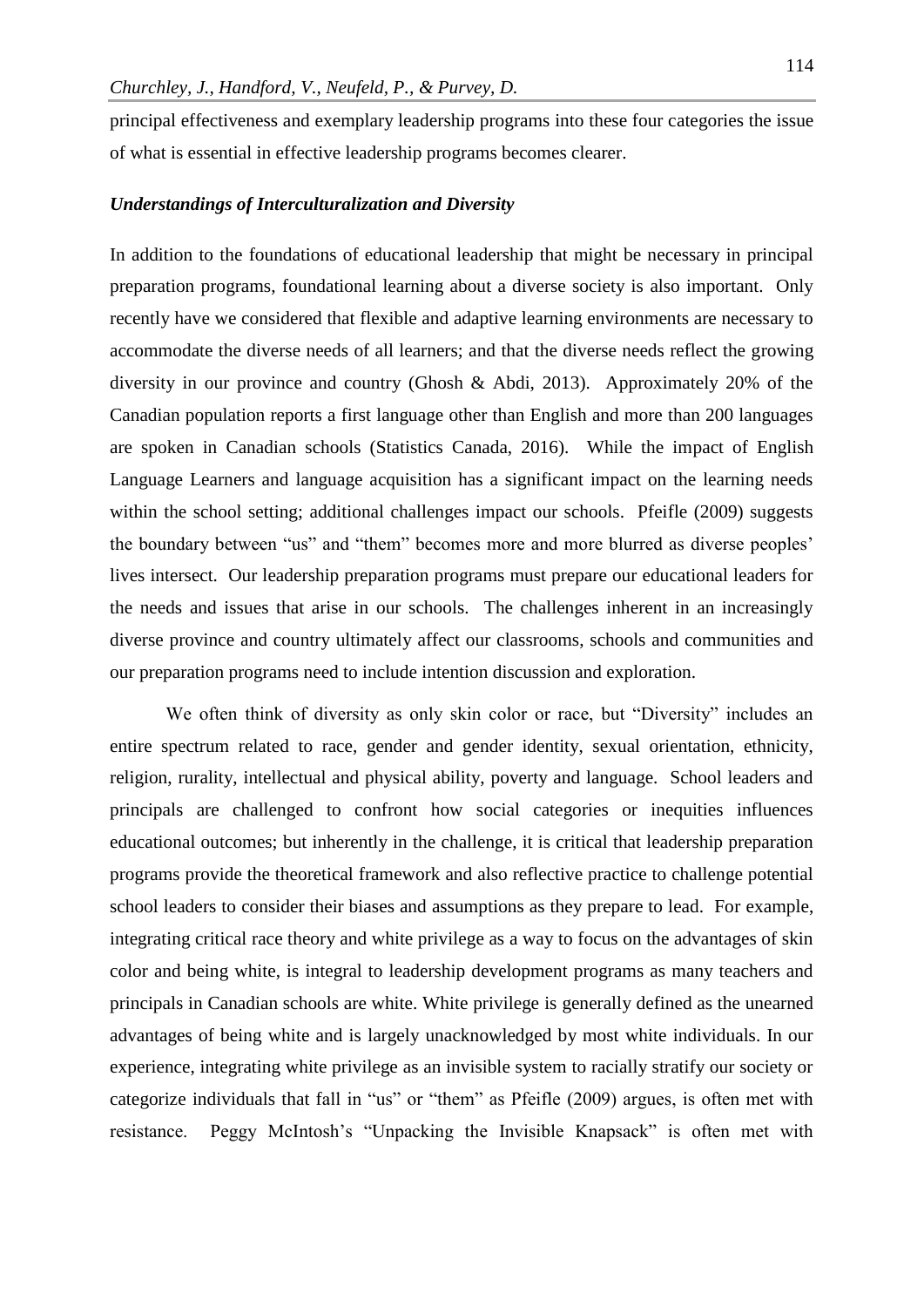considerable resistance (1989). Her groundbreaking work has continually focused on the systematic oppression that occurs in our schools and society.

As with leadership theory, foundational work in understanding and working with diversity can be an important part of principal preparation, especially given the work principals do with aboriginal students and other students who have been marginalized and underserved.

#### *Principal Preparation Programs*

The preparation programs available to BC principals and vice-principals have been mapped here using a number of primary references: the analysis of a province-wide survey by the British Columbia School Superintendents' Association (BCSSA); a report by the Association of British Columbia Deans of Education (ABCDE); and an analysis of graduate program offerings available in BC. We found there are a wide variety of opportunities in British Columbia for teachers to receive some preparatory training or experience before becoming a principal or vice-principal. A Master's degree is required in most public school districts for principals, vice-principals, and those what work at a senior school district level. While districts typically accept that this degree can be in any educational area (such as curriculum  $\&$ instruction, any subject specific Master's degree (Biology; Environmental Science, as examples), inclusive and special education, or educational technology), it is desirable that it be in educational leadership or at least has courses in leadership. Notwithstanding this degree requirement, we found a number of non-credit programs in leadership development offered by school districts and other providers. The existence of these programs signals that the Master's degree is not adequate in and of itself in preparing future principals. A description of the noncredit programs follows, based on a province-wide survey done by the BCSSA.

#### *Non-Credit Programs*

Non-credit leadership development programs are typically offered by school districts, or partner groups such as the BCPVPA. These programs are very diverse, and range from onthe-job experience in different leadership positions to formalized programs. In other ISPP studies, there has been less information about these types of programs and opportunities, largely in part to a lack of access to information about them. Such access to information was available in British Columbia, due to a survey done by the BCSSA in 2013. It is described here in depth, as this brings a significant form of principal preparation into discussions on the topic.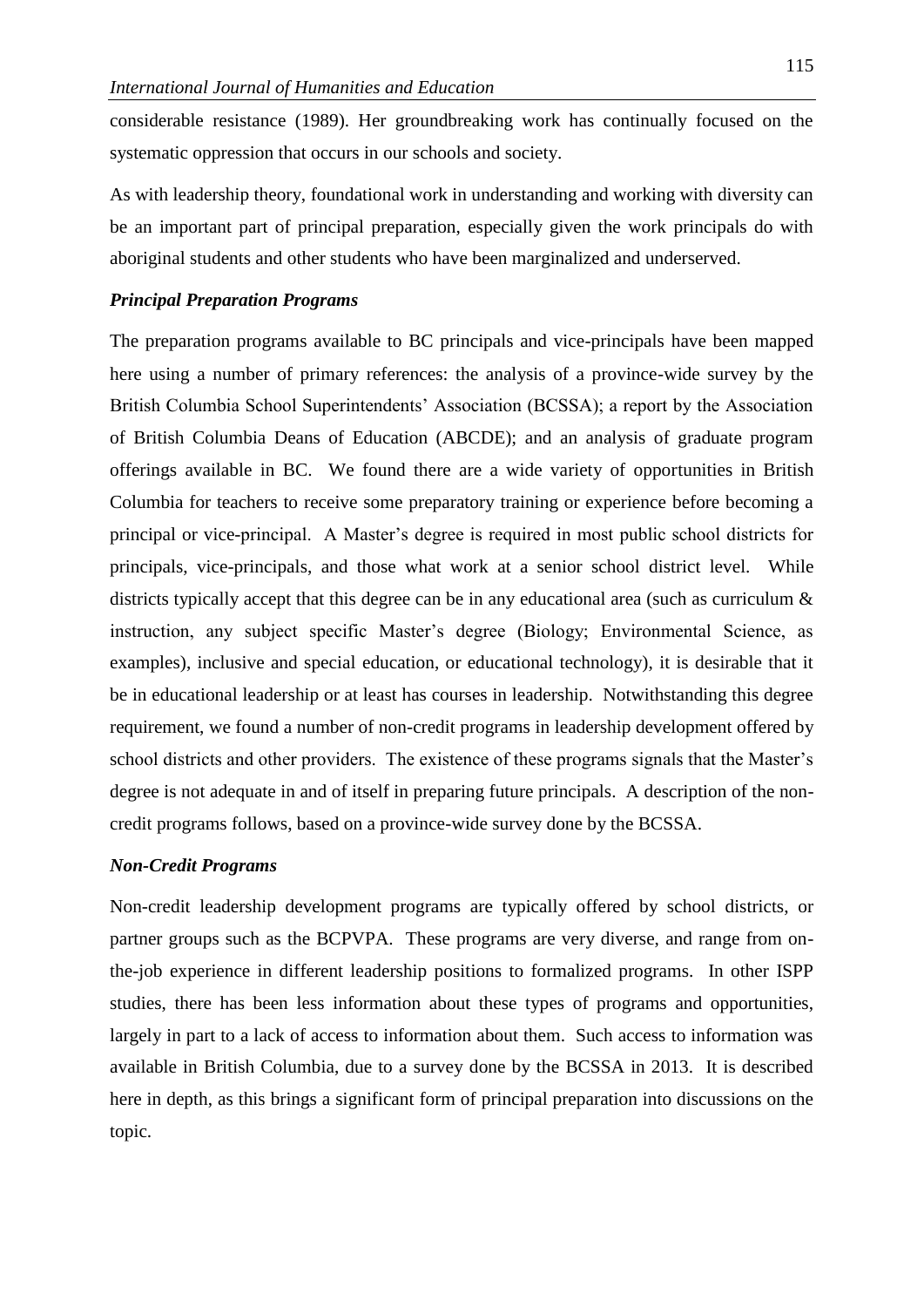#### **Method**

The preparation programs available to BC principals and vice-principals have been mapped here using three primary references:

- the analysis of a province-wide survey by the British Columbia School Superintendents' Association (BCSSA);
- an analysis of a report by the Association of British Columbia Deans of Education (ABCDE); and
- an analysis of graduate program offerings available in BC accomplished by reviewing University websites that offer graduate programs in education leadership.

Data was then used to create a comparison of the available principal preparation programs in BC, and develop a comprehensive understanding of what is current practice in BC.

Open-ended questions requested information concerning programs, opportunities, structures, or services that districts use to provide formal or informal preparation for teacher leaders, principals/vice-principals, and district educational leaders (directors, assistant superintendents, superintendents). Information was also requested about workforce planning structures, leadership needs over the next five years, and questions/suggestions about leadership development and how the BCSSA might be able to assist. Each district's answers were analyzed and coded with keywords to assist in the identification of themes across and within districts and geographic regions.

For the purposes of this paper, only the data related to the preparation of principals is presented to allow for consistency between this study and other similar international studies. However, it should be noted that the survey also collected data on the preparation of teacherleaders (other than principals/vice-principals) and the preparation of senior leaders (superintendents, assistant superintendents, directors, etc.). Preparation for these other roles is interrelated with the preparation of principals and is worthy of further study.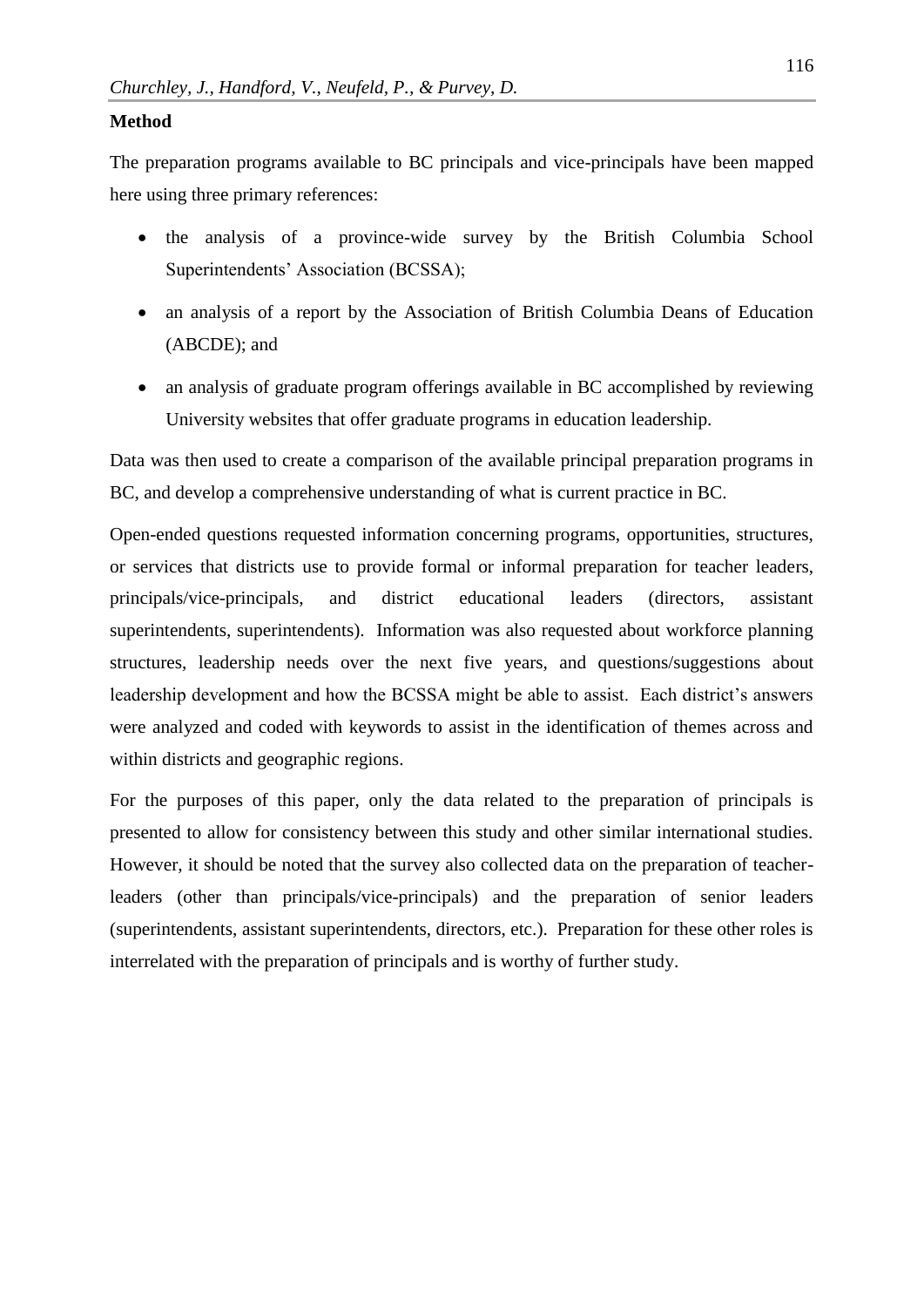#### **Findings**

#### *BCSSA Survey of School District Programs*

The BCSSA is actively involved in leadership development. The 250 BCSSA members are superintendents, assistant superintendents, directors of instruction and other senior educational leaders in public school districts. A survey of the 60 public school districts in British Columbia was taken by the BCSSA in February/March of 2013 to determine the types of formal and informal leadership development provided by school districts. The intent was not to include university graduate programs. Permission to use the survey data was granted by the BCSSA for use in this article. The purpose of the survey was to collect data that would assist the BCSSA executive in determining what (if any) provincial or regional assistance in leadership development could be made available by the Association or by other partner groups through Association support. The survey does not provide for validity checking, as it was developed by and for practitioner use. However, reliability of answers to the questions can be seen in the strong response rates to the survey.BCSSA members in forty-three of the sixty public school districts responded to the survey (72%). It is typical to accept a 30% response rate as reliable when administering a survey. The response rate in this instance is highly reliable.

The survey asked districts to describe any specific programs, opportunities, or services they had for *preparing* individuals for roles as principals/vice principals. Some districts identified programs that are offered *after* an individual is in a role. However, upon analysis, the responses to this question generated several different categories. Districts described programs, opportunities, and/or services that were formal pre-service programs, formal/informal pre-service opportunities, or formal induction programs, and are shown in Table 2.

*Pre-service* programs/opportunities are those that happen prior to an individual being selected for and beginning a position. They can be:

- 1. Formal structured programs intended to develop leadership (such as workshops)
- 2. Formal opportunities to experience leadership (assigned positions that provide leadership experience such as Teacher in Charge).
- 3. Informal opportunities to experience leadership (such as committee work or ad hoc leadership roles).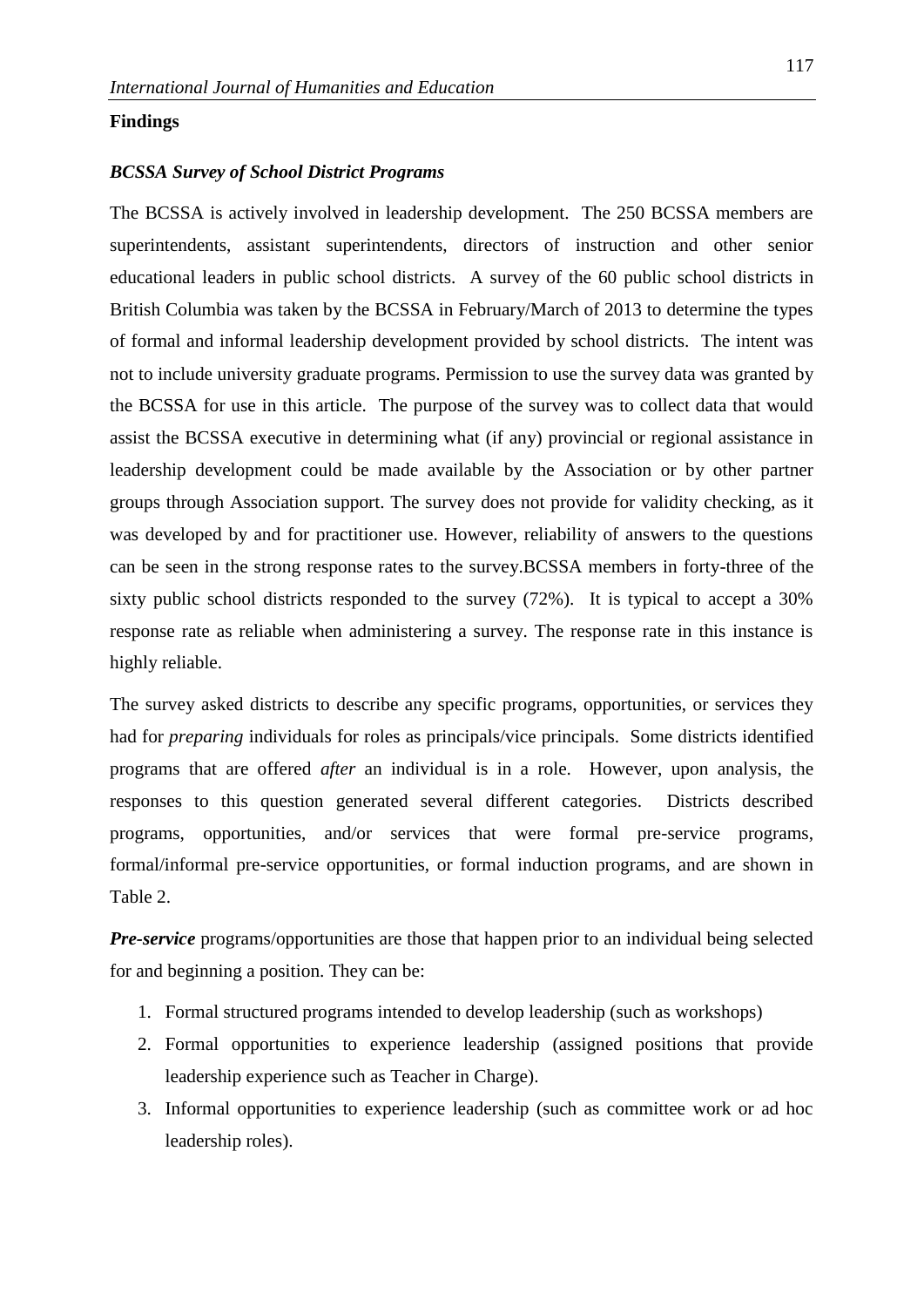*Induction* programs (workshops, mentorship, etc.) happen after an individual starts a new position and is already in the process of "experiencing" leadership.

The terms "pre-service" and "induction" are taken from the teacher career cycle model (Fessler & Christensen, 1992) which suggested that different career stages require different types of training. The stages are important to differentiate. Pre-service programs provide training in core competencies, knowledge, and values necessary for a future role. They can provide preliminary experience in a role on a trial basis that acts as a safety net. Pre-service programs can also provide screening opportunities for the individual to decide whether to apply for a leadership position and for the district to observe the individual in action, prior to selection for a leadership position. Induction programs have the function of providing an individual with the specific knowledge and skills to be successful in a job as well as providing support as the individual experiences a steep learning curve without a safety net.

| <b>Informal</b>                                                                                                                                                           |                                                                                                                                                                                                                                                                                                                                                      | Formal                                                                                                                                                 |                                                                                                                                                        |
|---------------------------------------------------------------------------------------------------------------------------------------------------------------------------|------------------------------------------------------------------------------------------------------------------------------------------------------------------------------------------------------------------------------------------------------------------------------------------------------------------------------------------------------|--------------------------------------------------------------------------------------------------------------------------------------------------------|--------------------------------------------------------------------------------------------------------------------------------------------------------|
| <b>Pre-service</b><br><b>Opportunities</b>                                                                                                                                | Formal<br><b>Pre-service Opportunities</b>                                                                                                                                                                                                                                                                                                           | <b>Pre-service</b><br><b>Programs</b>                                                                                                                  | Formal<br><b>Induction Programs</b>                                                                                                                    |
| 13 of 43 districts<br>have informal<br>opportunities to<br>take on leadership<br>such as teacher<br>mentorship, action<br>research projects,<br>and staff<br>development. | $22*$ of 43 districts (51%)<br>indicated that they have<br>formal teacher-leader roles<br>(Department Head, District)<br>Coordinator, Curriculum<br>Leader, Teacher-in-Charge).<br>$7*$ of 43 districts (16%)<br>identified that formal<br>teacher-leadership roles are<br>pre-service opportunities<br>that prepare vice-principals<br>/principals. | 14 of 43 districts<br>$(33%)$ offer some sort<br>of formal program<br>3 additional districts<br>had programs<br>previously, but have<br>been cancelled | $3*$ of 43 districts $(7%)$<br>identified specific programs<br>for new vice principals and<br>principals (including the<br><b>BCPVPA Short Course)</b> |

**Table 2. Types of Opportunities for Professional Learning**

\*It is likely that many more districts do as well, but did not interpret the question in the same manner.

When programs for leadership development were described in the survey, there was a wide range of topics to be covered. Some topics were directly related to developing *leadership* (such as working with the BCPVPA Standards, evidence-based decision-making, etc.). Some topics were not directly related to developing leadership *per se* but were focused on educational initiatives such as professional learning communities, action research projects, literacy initiatives, innovation and instruction initiatives. These could be considered *educational* or *instructional leadership*. Finally, a few districts listed topics directly related to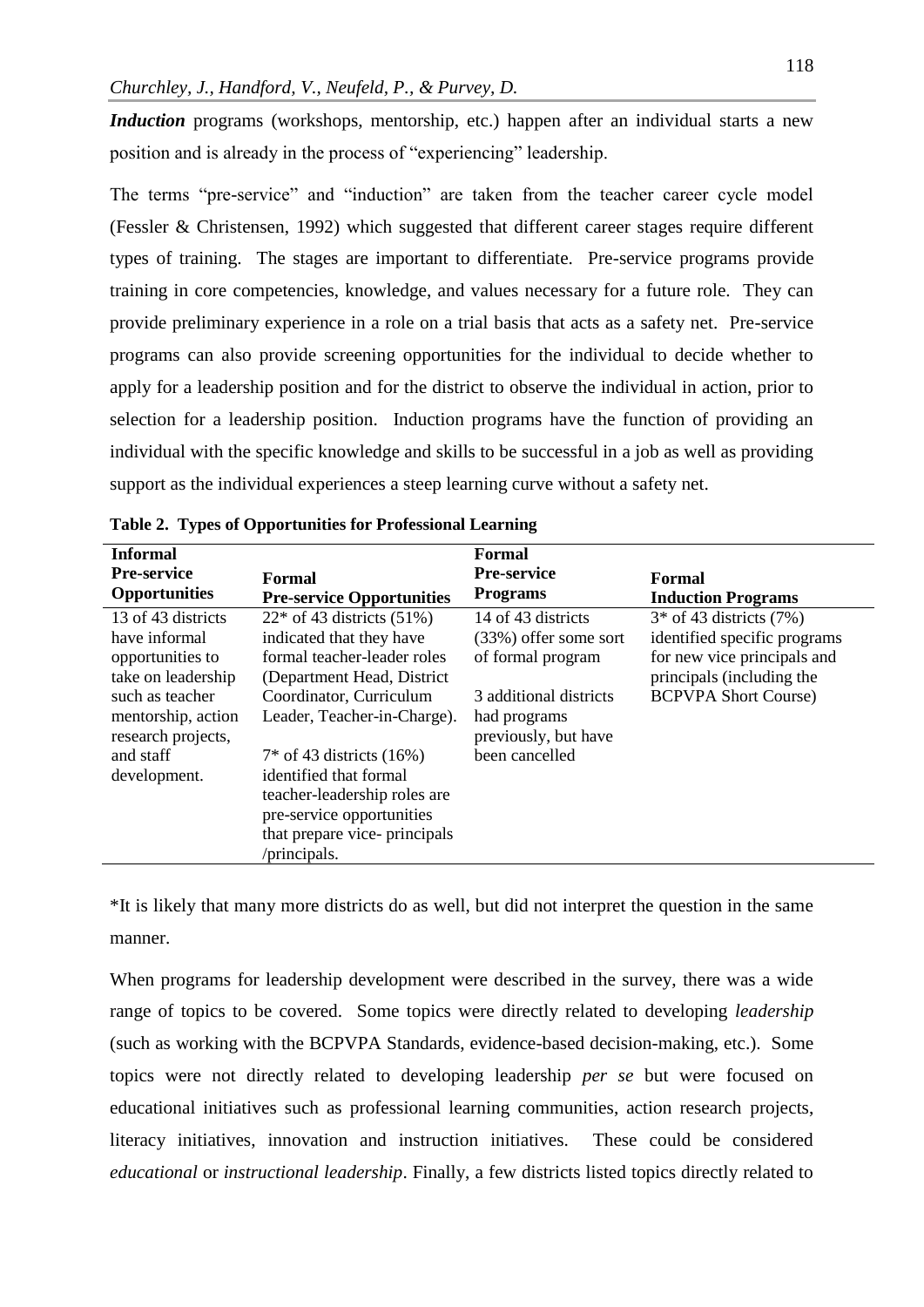developing *management* skills and knowledge (such as human resources issues, antiharassment training, budget, health and safety, etc.).

The remaining questions on the survey related to the identification of leadership development needs including workforce planning, issues and questions about leadership development, and suggestions for BCSSA support in this area. The responses to workforce planning/succession planning are not addressed in this paper. However, it should be briefly noted that a significant number of districts saw a need for continued leadership development due to a lack of qualified applicants.

The questions and issues that districts raised about leadership development in general produced two themes that are somewhat related. The first theme is a question: WHAT are the key components of leadership development? Several districts expressed a desire to learn about and share best practices, successful models, and research findings in leadership development. The survey data did not provide many specifics about each leadership development program – either the implementation model or the topics covered. The data also did not include formal or anecdotal evidence on the success of the programs.

The second theme relates to the first and is posed as a question: HOW can leadership development programs be provided, especially in the context of limited time, funding, and other resources for program implementation (such as facilitators, release time, and travel costs). This concern was particularly evident in small and rural districts. Remote districts have a number of issues that make face-to-face training difficult, including high travel costs, a lack of replacement teachers, and the extra travel time out-of-school. Several districts suggested on-line training or in-district training modules to help address this problem.

The final questions were about the role of the BCSSA in supporting districts and chapters, as well as other supports required or thoughts about leadership development. There was a clear theme that districts desire more regional and/or provincial support for implementing leadership development programs. Thirteen districts suggested continued or expanded regional support in a number of potential models: sharing sessions, shared program costs, regional facilitators, shared workshops, etc. Similar interest was expressed to have the BCSSA lobby government to provide funding or services to meet the leadership development needs. Five districts specifically stated that prior to its closure, the former British Columbia Educational Leadership Council used to provide services in leadership development for the province that were helpful and met the needs expressed in the survey.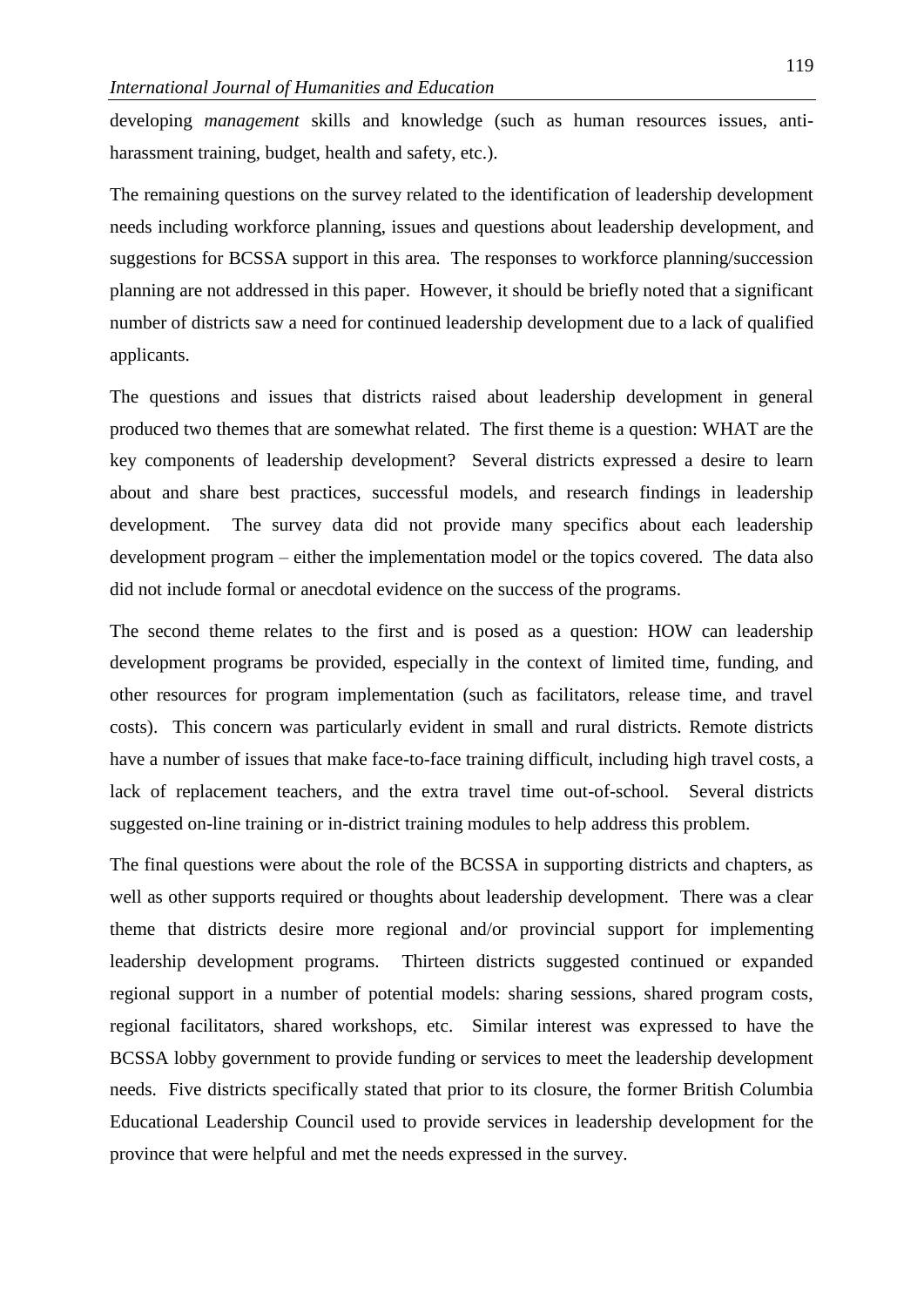The answers to the survey questions were collated into the six BCSSA chapters that are organized in geographic regions of the province. Therefore the data has the opportunity to loosely identify largely urban districts (Metro) and largely rural/small districts (Northern), or a mix of urban/rural (Vancouver Island, Thompson/Okanagan). Despite this disaggregation, there were few if any common themes emerging from clusters of districts within any chapter. However, there was one common theme that emerged – differing needs for smaller/rural districts versus larger and/or urban districts. It is clear that while the volume of leadership positions is much less in smaller districts, the need is just as great to develop strong leaders. In addition, the funding, resourcing, and travel challenges of rural and remote districts makes district-based training programs very difficult to implement.

#### **Results and Discussion**

While not all of the questions were interpreted the same way, enough data was collected to provide a picture of the non-credit types of leadership development that are taking place across the province.

While a third of the districts responding indicated they have a principal preparation program, these programs are not at all consistent in time allotment or rigor. They range from a series of workshops and internship experiences over several years to basic information evenings. It appears that many of the more robust programs are offered in larger districts and/or larger urban areas, where there are more resources available. Both the structure and the topics of the programs varied widely. While a standard program or content was not requested by any district, sharing of district practices and research-informed practices and content was desired by many districts.

There is a continuum of leadership experience that begins as a teacher, builds through teacher leadership positions, vice-principal/principal, district positions, and finally senior district positions. Individuals may "max out" at any point along this continuum by self-selection or the district selection process for various roles. Therefore, some districts with robust leadership development programs do not differentiate between teacher leadership development and vice principal/principal leadership development, as they are both part of the same continuum.

There appears to be a reliance on experience gained in successively more responsible roles and/or committee work and other informal leadership responsibilities to be a significant component of identifying and training educational leaders. For example, teacher-in-charge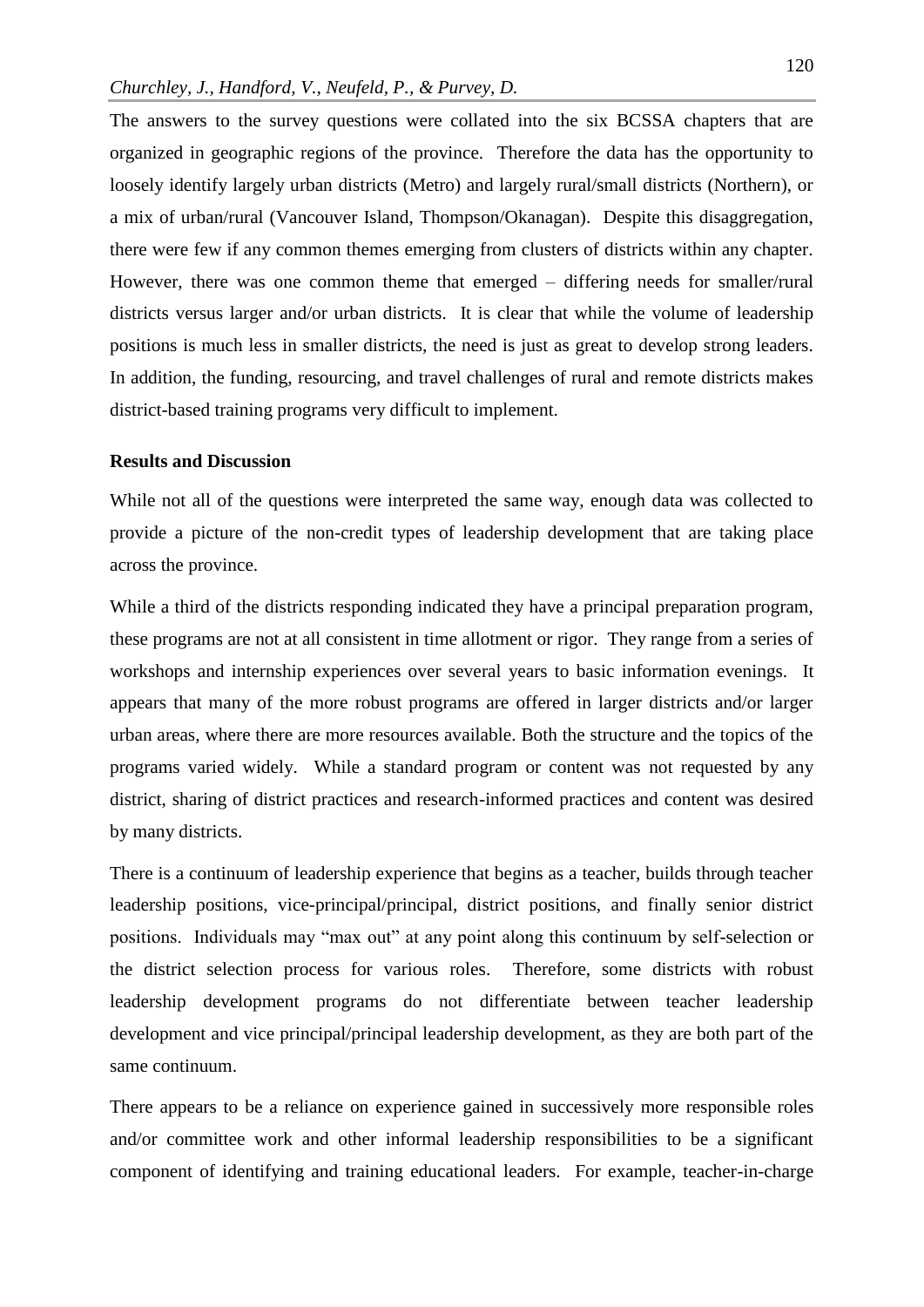experience can lead to obtaining the position of vice principal that provides experience that may lead to the position of principal, etc. This experience component is important, and some districts identified that they have added vice principal positions to provide more individuals with the experience as part of their succession plan. However, inconsistent or non-existent mentorship or other forms of induction programs for those new to these roles can make the experience far less useful for progression to higher levels of leadership.

Leadership preparation in many districts is a combination of formal programs (workshops and other structured training) and formal/informal leadership opportunities (through internships, assigned leadership roles, or through committee work). This combination of training and experience, while well-documented in leadership development literature (Scott & Scott, 2013; Thomson, 2009), and in the features of exemplary leadership programs identified by Davis and Darling-Hammond, was only specifically referenced by two districts. These two primary components should be considered in the development of implementation models for leadership development programs. Likewise, the three content areas of leadership, educational/instructional leadership, and educational management should all be considered as important in the development of conceptual frameworks for the content of leadership development programs.

The survey did not specifically address leadership development programs offered by partner groups. The Ministry of Education established the British Columbia Educational Leadership Council that operated from 2005 to 2011 to provide leadership development programs across the province. This group, while very successful and mentioned by five districts in the survey, no longer exists. However, there are two current types of program in the province that should be considered in overall leadership development. The first is the Short Course offered by the BCPVPA and the University of British Columbia (and endorsed by the BCSSA). This is typically an induction program for new principals and vice principals that is offered for a week in early July, providing a series of workshops and guest speakers.

The second type of programs is the Master's program in Educational Leadership at several universities that is described below. Most if not all districts require senior administrators, principals, and often vice principals to have a master's degree. There are at least 12 masters programs in educational leadership operating in B.C. A report by the Association of British Columbia Deans of Education (ABCDE) in 2006 (Stack, Coulter, Grosjean, Mazawi, & Smith, 2006) described and analyzed these programs and made a series of recommendations to support leadership development through them. While not the focus of this paper, there is a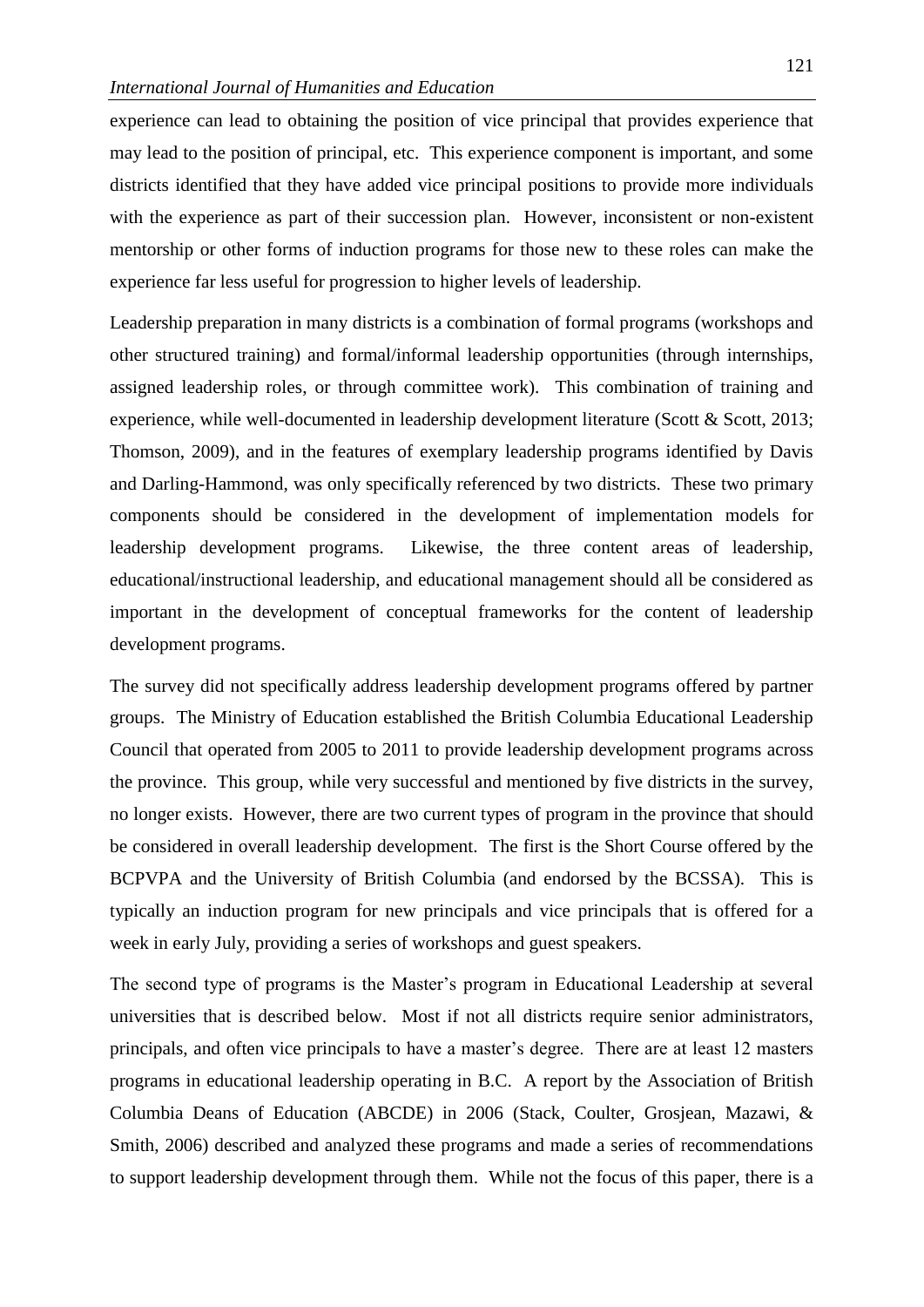question of whether this graduate work alone is adequate training for the role of principal. The features of exemplary leadership programs include "field-based internships with skilled supervision", and "strong partnerships with schools and districts to support quality field-based learning" (Davis and Darling-Hammond, 2012). Not all of the programs in the ABCDE report included these components, and only two districts in the survey identified them.

An example of how a university/school district collaboration could work is a formal partnership that has been established in one district for a university to provide a jointly created leadership development program as part of a graduate degree (or certificate). One component of this program is a course in Educational Management that addresses many of the topics covered in leadership development workshops (human resources, investigations, finances, conflict management, etc.). The second component is a school-based internship that is formally supervised through the university as a practicum (Neufeld et al., 2015).

There was a clear need expressed for assistance in leadership development. One district stated "…if we do nothing, the system could be in some trouble as so much experience is getting ready to leave, and experience is priceless". Another district stated "Can't lie…this is a worry for us". These powerful words reflect a theme from across the province that districts are struggling with the implementation of leadership development at all levels of the system, and in particular at the senior level.

#### *University Graduate Programs*

The requirement for principals to hold a Master's degree in most B.C. school districts has led to a large number of programs available in the province. This is due, in part, to a change of policy by the provincial government concerning university status for institutions and their ability to offer graduate programs. The initial three public universities that offered graduate programs are located in the Southwestern corner of the province, which made access very difficult for those that lived in the remainder of the province (where distances between communities can be very great). Because of the need for graduate programs for rural teachers, the universities sometimes offered regional cohorts in major centers across the province. However, other universities from the United States also saw this as an opportunity, and they offered regular cohorts in various locations. In the period 2005-2008, the province moved from a model of 3 main public universities offering graduate programs, to granting university status to a number of university-colleges, which allowed for the development of schools of education and finally, the associated graduate programs. Therefore, at the time of writing of this paper, there are fifteen different providers of graduate degrees in educational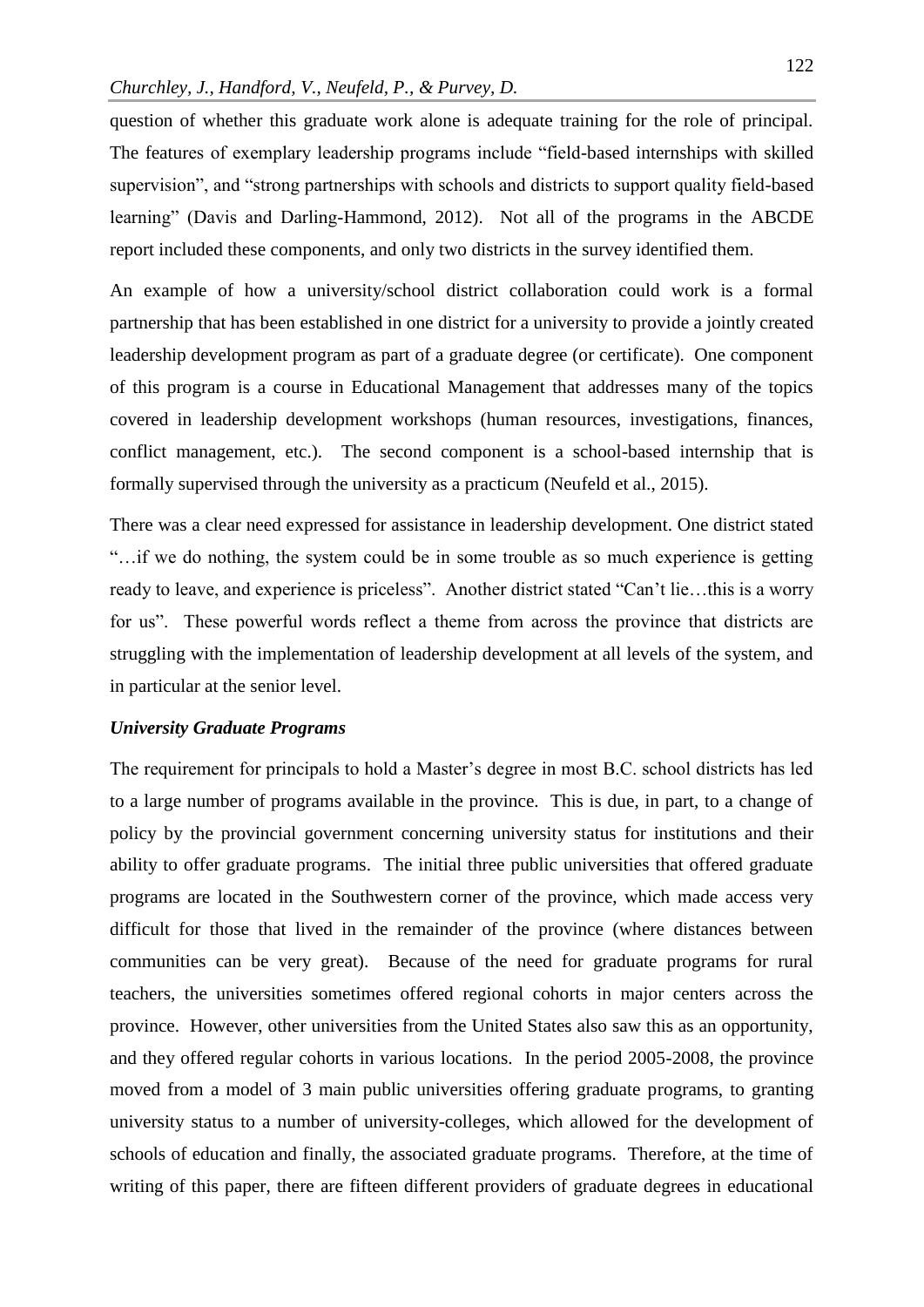leadership that offer the degrees in British Columbia. This includes the University of Calgary, which offers an on-line program. However, teachers and principals are also able to attend other universities across Canada, the United States, and beyond to pursue graduate programs.

The information about the various graduate programs for principal preparation is listed in Appendix A, along with the information about the non-credit programs that have been described above. The information about graduate programs has been collected through the analysis of program information that is available on-line at each institution. In addition, this information was verified with a report on graduate programs in educational leadership that was commissioned by the ABCDE in 2006 (Stack et al., 2006). This report, **Fostering Tomorrow's Educational Leaders**, contains a more detailed study of the specific programs as well as an analysis of graduate programs in leadership development. The format of Table 3 matches that of other ISPP studies to allow for comparative study (Onguko et al., 2008; Webber & Scott, 2010).

#### **Suggestions**

This paper is the first step in a multi-stage project to research principal preparation in British Columbia. It is clear from the examination of the survey and other data that there are many formal graduate programs in educational leadership, and a smaller number of informal programs. However, the effectiveness of these programs has not been fully canvased in this paper. The next stages of the study will help to identify the perceptions of novice principals in how their preparation helped them to meet the challenges of their new roles.<sup>i</sup>

#### **Endnote**

The five programs cited as exemplary leadership programs and used to analyze "what matters in leadership development programs" include Delta State University Educational Leadership Program; University of San Diego, Educational Leadership Development Academy (ELDA); Bank Street Principals' Institute (PI); University of Connecticut Administrator Preparation Program; University of Illinois at Chicago Urban Educational Leadership Program.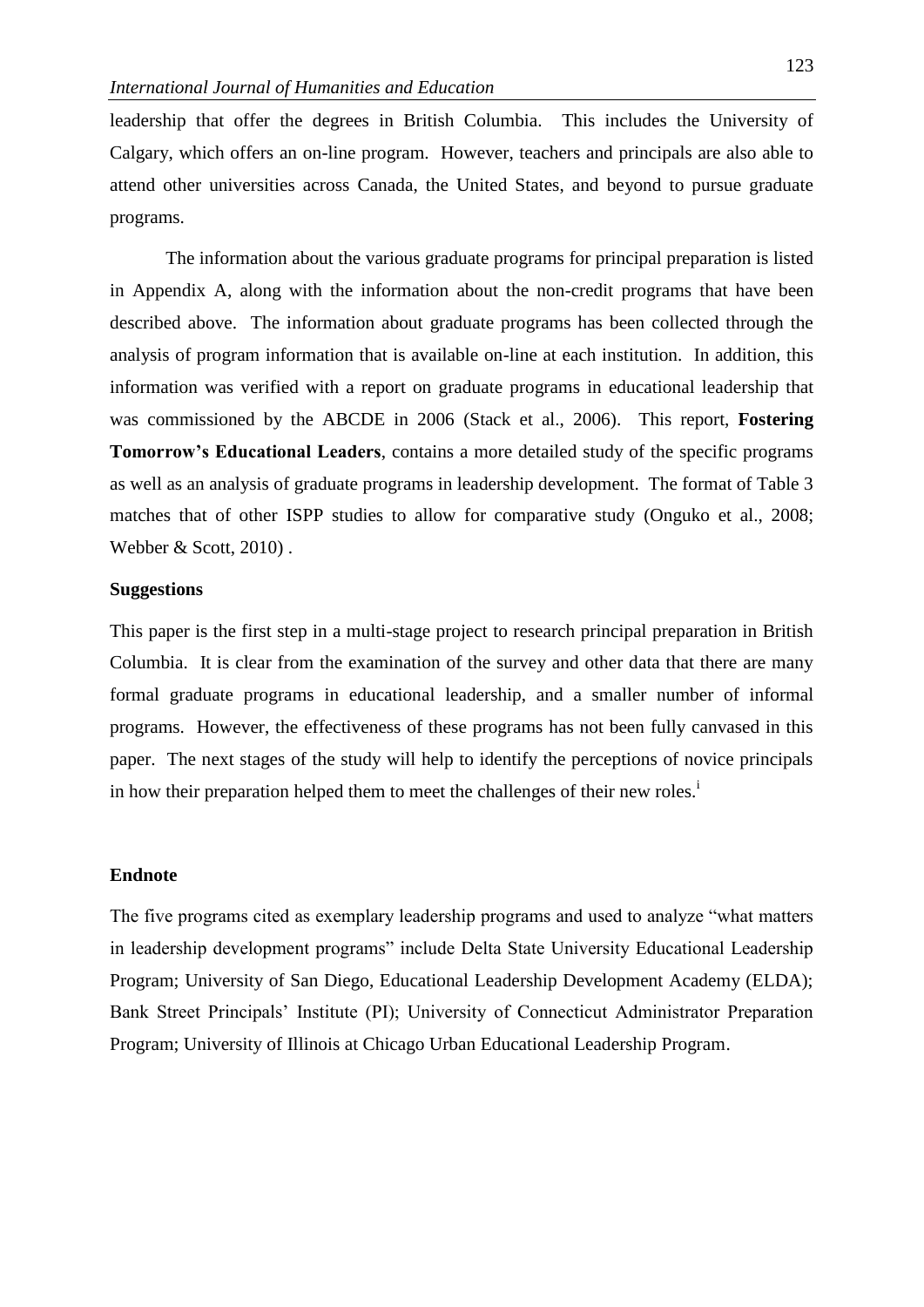#### **References**

- Davis, S. H., & Darling-Hammond, L. (2012). Innovative principal preparation programs: What works and how we know it. *Planning and Changing 43*(1/2), 25-43.
- Fessler, R., & Christensen, J.C. (1992.) *The teacher career cycle: Understanding and guiding the professional development of teachers.* Boston: Allyn and Bacon.
- Ghosh, R., & Abdi, A. A. (2013.) *Education and the politics of difference* (2<sup>nd</sup> ed. Canadian perspectives) Toronto, ON: Canadian Scholars' Press.
- Leithwood, K. & Jantzi, D. (2000). The effects of transfomational leadership on organizational conditions and student engagement with school. *Journal of Educational Administration 38*(2), 112–129.
- Leithwood, K., & Jantzi, D. (2005). A review of transformational school leadership research 1996-2005. *Leadership and Policy in Schools 4*(3), 177–199.
- Leithwood, K., & Riehl, C.(2005) What we know about successful school leadership. In: Firestone W and Riehl C (eds) *A new agenda: Directions for research on education leadership*. New York: Teachers College Press, pp. 22-47.
- Leithwood, K., & Seashore-Louis, K.(eds) (2012). *Linking Leadership to Student Learning*. San Francisco: Jossey-Bass.
- McIntosh, P. (1989). White privilege: Unpacking the invisible knapsack*. Peace and Freedom Magazine,* July/August: pp. 10-12.
- Onguko, B., Abdalla, M. & Webber, C.F. (2008). Mapping principal preparation in Kenya and Tanzania. *Journal of Educational Administration*, *46*(6): 715–726.
- Pfeifle, J. (2009). *The Implications of Judith Butler's account of identification for the practice of multicultural education.* Paper presented at the Conference of the Western Political Association, 19-21 March, Vancouver, B.C.
- Scott, S. & Scott, D. (2013). Principal preparation experiences. In: Slater CL & Nelson SW (eds.) *Understanding the principalship: An international guide to principal preparation* Bingley, UK: Emerald, pp. 45–70.
- Statistics Canada (2016). *Portrait of the Canadian Population* 2006. Available at: http://www12.statcan.gc.ca/census-recensement/2016/dp-pd/index-eng.cfm (accessed 28 July 2017).
- Stack, M., Coulter, D., Grosjean, G., Mazawi, A. & Smith, G. (2006). *Fostering Tomorrow's Educational Leaders*. Available at: edst.educ.ubc.ca/files/2013/07/slc.educ\_.ubc\_.ca-Stack.pdf (accessed 28 July 2013).
- Thomson, P. (2009) *School leadership: Heads on the block*. Milton Park: Routledge.
- Webber, C.F. & Scott, S. (2010). Mapping principal preparation in Alberta, Canada. *Journal of Education and Humanities/Theory and Practice*, *1*(1): 75–96.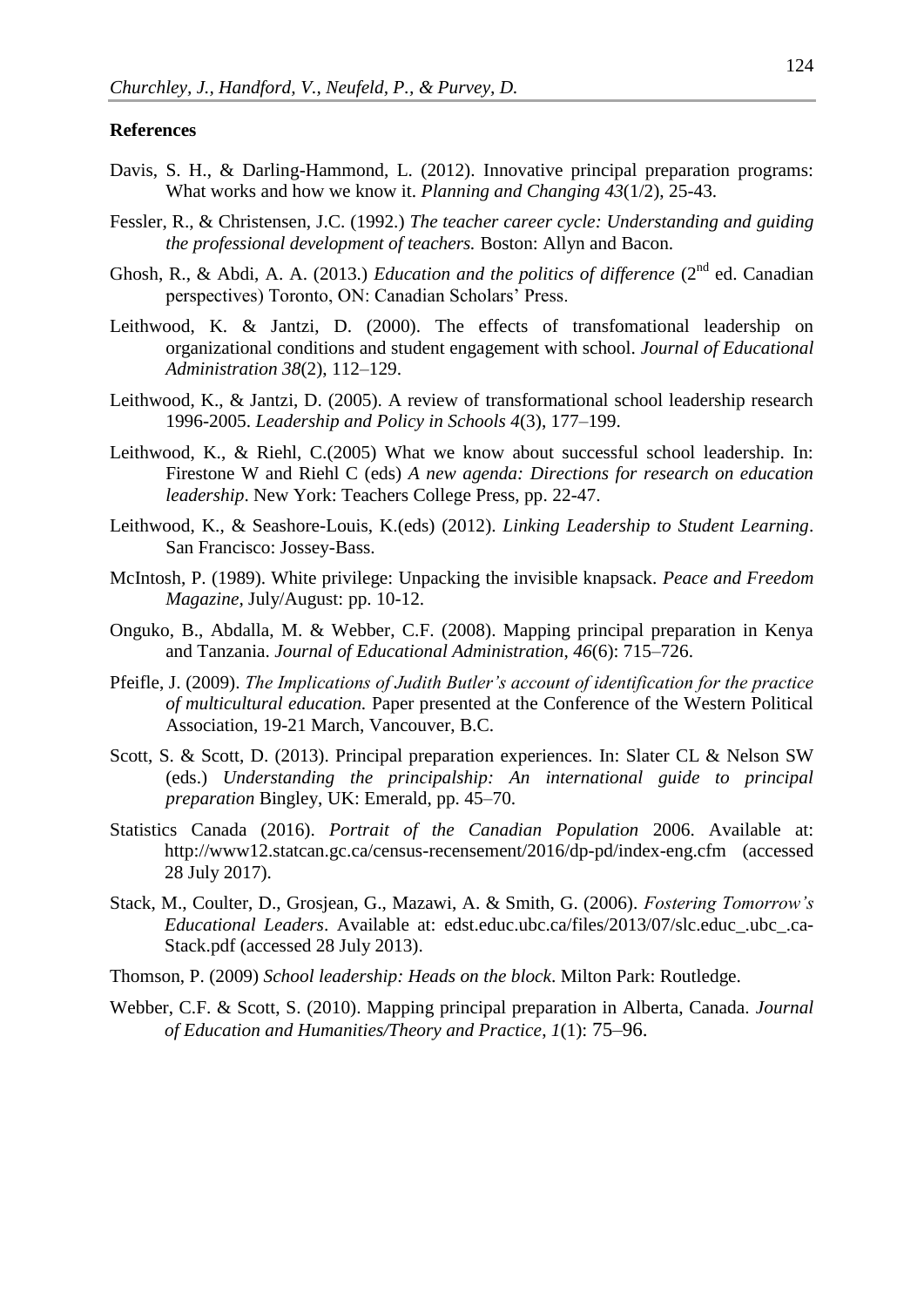## **Appendix A**

| Program           |                 |                |                  |                               |                 |            |
|-------------------|-----------------|----------------|------------------|-------------------------------|-----------------|------------|
| and               | <b>Intended</b> |                |                  |                               | <b>Delivery</b> |            |
| <b>Credential</b> | <b>Audience</b> | <b>Content</b> | <b>Structure</b> | <b>Deliverers</b>             | <b>Modes</b>    | Pedagogy   |
| Doctoral          | A small         | Advanced       | Coursewor        | Four                          | Full time       | As the     |
|                   | number of       | courses in:    | k, field         | Canadian                      | Part time       | Master's   |
| EdD               | principals      | research       | research,        | universities                  | (summers,       | program,   |
| PhD               | choose a        | methodolo      | comprehen        | in British                    | weekends,       | but with   |
|                   | doctoral        | gy, policy,    | sive exam,       | Columbia                      | evenings,       | greater    |
|                   | program         | educational    | dissertation     | offer a                       | on-line, or     | rigour,    |
|                   | to prepare      | change,        | and oral         | doctoral                      | blended         | depth,     |
|                   | for senior      | and            | exam             | program                       | on-line         | breadth,   |
|                   | administra      | possibly       |                  | (either PhD                   | with face-      | and with   |
|                   | tive            | curriculum,    |                  | or EdD).                      | to-face         | an         |
|                   | positions       | instruction,   |                  | American                      | classes)        | expectatio |
|                   | or as a         | <b>or</b>      |                  | universities                  |                 | n to look  |
|                   | profession      | technology,    |                  | that have a                   | Often           | at all     |
|                   | al              | depending      |                  | presence in                   | grouped in      | research   |
|                   | challenge.      | on the         |                  | BC also offer                 | cohorts to      | critically |
|                   | $\mathbf{A}$    | research       |                  | doctoral                      | ensure a        |            |
|                   | doctorate       | interests of   |                  | programs, but                 | workable        |            |
|                   | may also        | the            |                  | as they                       | number of       |            |
|                   | be used         | individual.    |                  | require a                     | students to     |            |
|                   | for a           |                |                  | residency of                  | offer the       |            |
|                   | change to       |                |                  | some sort,                    | courses.        |            |
|                   | an              |                |                  | they are not                  |                 |            |
|                   | academic        |                |                  | listed                        |                 |            |
|                   | career, but     |                |                  | separately.                   |                 |            |
|                   | often           |                |                  | There are                     |                 |            |
|                   | happens         |                |                  | many                          |                 |            |
|                   | post-           |                |                  | doctoral                      |                 |            |
|                   | retirement      |                |                  | programs in                   |                 |            |
|                   |                 |                |                  | Canada, the                   |                 |            |
|                   |                 |                |                  | USA, and the                  |                 |            |
|                   |                 |                |                  | world that are                |                 |            |
|                   |                 |                |                  | also open to<br>BC residents. |                 |            |
|                   |                 |                |                  |                               |                 |            |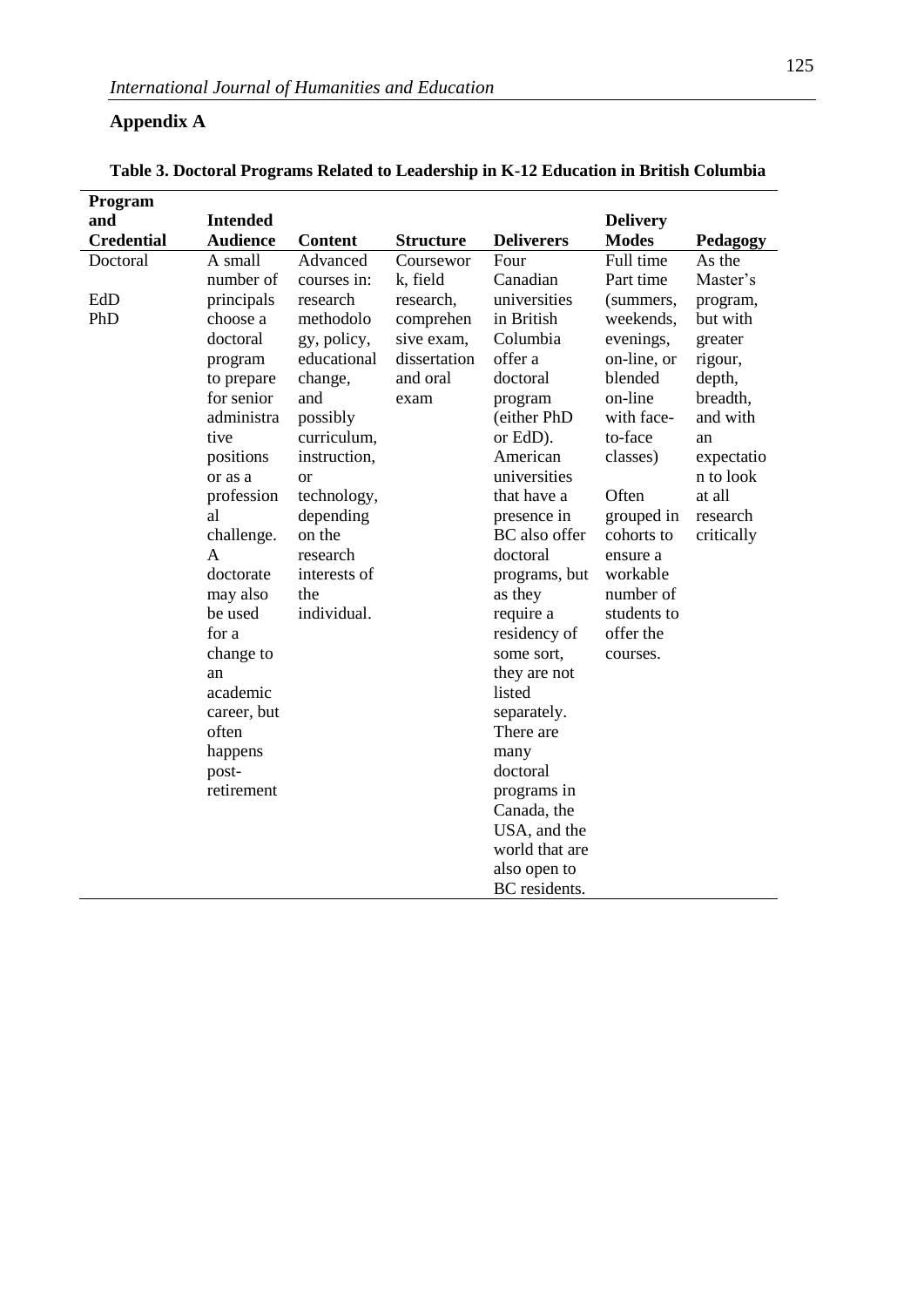## **Table 4. Other Graduate Programs Related to School Principal Leadership in K-12 in British Columbia**

| Program           |                              |                           |                             |                             |                        |                      |
|-------------------|------------------------------|---------------------------|-----------------------------|-----------------------------|------------------------|----------------------|
| and               | <b>Intended</b>              |                           |                             |                             | <b>Delivery</b>        |                      |
| <b>Credential</b> | <b>Audience</b>              | <b>Content</b>            | <b>Structure</b>            | <b>Deliverers</b>           | <b>Modes</b>           | Pedagogy             |
| Master's          | A Master's                   | Research in               | Coursewor                   | There are 15                | Full time              | Lecture,             |
|                   | degree is                    | education                 | k                           | universities                | Part time              | discussion           |
| MA<br><b>MEd</b>  | required for                 | Foundation<br>s of        | Some<br>minor               | that provide a<br>Master's  | (summers,<br>weekends, | Group<br>work        |
| <b>MS</b>         | most<br>leadership           | leadership                | research                    | degree in                   | evenings,              | Written              |
|                   | positions in                 | Policy and                | followed                    | educational                 | on-line, or            | assignmen            |
|                   | school                       | politics in               | by a thesis                 | leadership in               | blended                | ts                   |
|                   | districts such               | education                 | (not many                   | BC. Of these,               | on-line                | Presentati           |
|                   | as                           | Diversity                 | take this                   | 9 are from                  | with face-             | ons                  |
|                   | principal/vice               | Instruction               | route) or a                 | BC                          | to-face                | On-line              |
|                   | principal or                 | al                        | project                     | universities,               | classes)               | postings             |
|                   | teacher                      | supervision               | (which                      | 1 from                      |                        | Profession           |
|                   | leadership                   | Learning                  | may be                      | Alberta, and                | Often                  | al                   |
|                   | positions                    |                           | more                        | the remaining               | grouped in             | readings             |
|                   | such as<br>curriculum        |                           | curricular                  | 5 from the<br>United        | cohorts to             | Small<br>scale field |
|                   | leader.                      |                           | in nature).<br>Several      | States.                     | ensure a<br>workable   | research             |
|                   | Teachers                     |                           | programs                    |                             | number of              | Major                |
|                   | who are                      |                           | require an                  |                             | students to            | papers               |
|                   | interested in                |                           | oral                        |                             | offer the              | Thesis or            |
|                   | these                        |                           | defense of                  |                             | courses.               | Project              |
|                   | positions, or                |                           | the thesis.                 |                             |                        |                      |
|                   | those who are                |                           |                             |                             |                        |                      |
|                   | in these                     |                           | Typically                   |                             |                        |                      |
|                   | positions are<br>likely      |                           | 30-36<br>credit             |                             |                        |                      |
|                   | candidates                   |                           | hours                       |                             |                        |                      |
|                   | for the                      |                           |                             |                             |                        |                      |
|                   | programs.                    |                           |                             |                             |                        |                      |
|                   | The Master's                 |                           |                             |                             |                        |                      |
|                   | degrees                      |                           |                             |                             |                        |                      |
|                   | included in                  |                           |                             |                             |                        |                      |
|                   | this study                   |                           |                             |                             |                        |                      |
|                   | also count                   |                           |                             |                             |                        |                      |
|                   | towards a                    |                           |                             |                             |                        |                      |
|                   | higher salary<br>scale in BC |                           |                             |                             |                        |                      |
|                   | (typically                   |                           |                             |                             |                        |                      |
|                   | teacher                      |                           |                             |                             |                        |                      |
|                   | qualification                |                           |                             |                             |                        |                      |
|                   | category 6,                  |                           |                             |                             |                        |                      |
|                   | which is the                 |                           |                             |                             |                        |                      |
|                   | highest).                    |                           |                             |                             |                        |                      |
| Certificate/      | Certificates/                | Foundations               | Coursework                  | There are 5                 | Part time              | Lecture,             |
| Diploma           | diplomas are<br>appealing to | of leadership<br>Learning | Typically<br>$12-18$ credit | Canadian<br>universities in | (summers,<br>weekends, | discussion<br>Group  |
|                   | teachers who                 |                           | hours                       | BC that offer               | evenings,              | work                 |
|                   | wish to learn                |                           |                             | these                       | on-line, or            | Written              |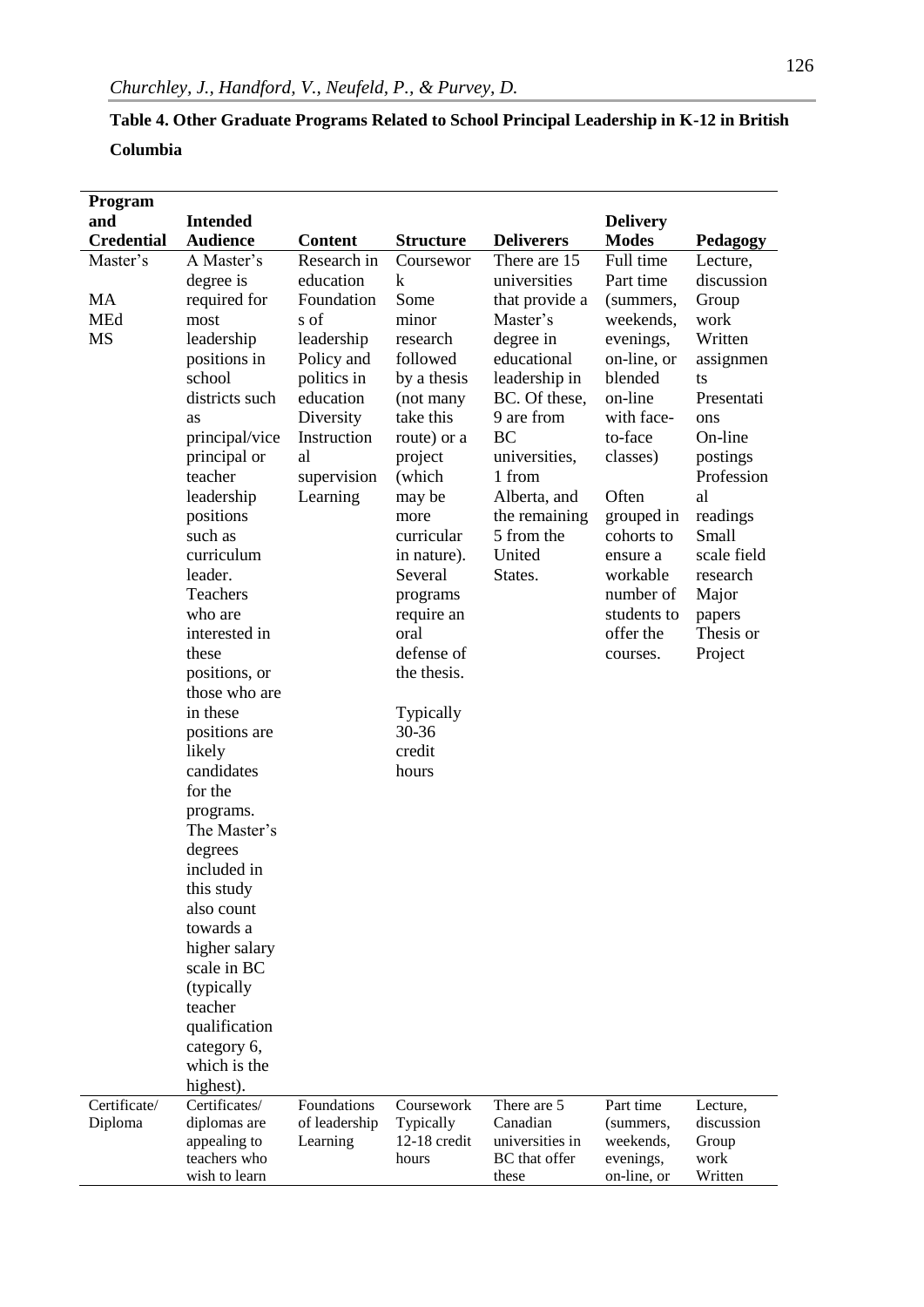|                                   | more about<br>leadership, but<br>don't wish to<br>(or are unable<br>to) complete a<br>Master's<br>degree. The<br>programs can<br>also be taken<br>by those with a<br>Master's<br>degree that<br>isn't related to<br>leadership and<br>who want to<br>apply for<br>leadership<br>positions. The<br>certificates/dip<br>lomas included<br>in this study<br>also count<br>towards a<br>higher salary<br>scale (typically<br>teacher<br>qualification<br>category 5+). |                                                                                |                                                                                                   | programs.<br>Most of these<br>are newer<br>universities<br>with "young"<br>graduate<br>programs.                    | blended on-<br>line with<br>face-to-<br>face<br>classes)<br>Often<br>grouped in<br>cohorts to<br>ensure a<br>workable<br>number of<br>students to<br>offer the<br>courses. | assignment<br>S<br>Presentatio<br>ns<br>On-line<br>postings<br>Professiona<br>1 readings                    |
|-----------------------------------|--------------------------------------------------------------------------------------------------------------------------------------------------------------------------------------------------------------------------------------------------------------------------------------------------------------------------------------------------------------------------------------------------------------------------------------------------------------------|--------------------------------------------------------------------------------|---------------------------------------------------------------------------------------------------|---------------------------------------------------------------------------------------------------------------------|----------------------------------------------------------------------------------------------------------------------------------------------------------------------------|-------------------------------------------------------------------------------------------------------------|
| Induction<br>Programs             | Principals/vice<br>principals who<br>are new or in<br>the first few<br>years in their<br>positions.                                                                                                                                                                                                                                                                                                                                                                | Principal<br>Standards.<br>They are<br>established<br>by the BC<br>Principals/ | "Short<br>Course"                                                                                 | <b>BCPVPA/UB</b><br>$\mathcal{C}$                                                                                   | a one week<br>intensive<br>program of<br>workshops                                                                                                                         | lecture,<br>panels,<br>group<br>work,<br>discussions<br>, journaling                                        |
|                                   |                                                                                                                                                                                                                                                                                                                                                                                                                                                                    | Vice<br>Principals<br>Association<br>(BCPVPA)<br>Coaching<br>Mentorship        | Coaching<br>programs                                                                              | BCPVPA,<br>colleagues,<br>District staff                                                                            | Workshops<br>, face-to-<br>face<br>meetings,<br>Phone/emai<br>$\mathbf{1}$                                                                                                 | Training<br>workshop<br>Meetings<br>with coach                                                              |
|                                   |                                                                                                                                                                                                                                                                                                                                                                                                                                                                    | Topics from<br>leadership,<br>educational<br>leadership,<br>and<br>management  | Mentorship<br>Programs                                                                            | District staff,<br>experienced<br>colleagues and<br>retired leaders                                                 | Workshops<br>, face-to-<br>face<br>meetings,<br>Phone/emai<br>1                                                                                                            | Training<br>workshop<br>Communic<br>ations with<br>mentor                                                   |
|                                   |                                                                                                                                                                                                                                                                                                                                                                                                                                                                    |                                                                                | Workshops                                                                                         | District Staff,<br>invited<br>speakers                                                                              | Workshops<br>held after<br>school,<br>evenings,<br>weekends                                                                                                                | Workshops<br>Reading<br>groups                                                                              |
| Pre-service<br>Formal<br>Programs | Teachers who<br>are interested<br>in becoming<br>principals/vice<br>principals or in<br>other forms of<br>leadership                                                                                                                                                                                                                                                                                                                                               | Topics from<br>leadership,<br>educational<br>leadership,<br>and<br>management  | Workshops<br>(offered as<br>university<br>course in<br>one district)<br>Study<br>groups<br>Formal | Usually<br>district staff<br>and senior<br>principals.<br>Some<br>workshops are<br>lead by outside<br>facilitators. | Workshops<br>& study<br>groups held<br>after<br>school,<br>evenings,<br>weekends,<br>or when<br>released                                                                   | Varies<br>widely:<br>"introducti<br>on to the<br>principalsh<br>ip"<br>meetings,<br>lecture/disc<br>ussion, |